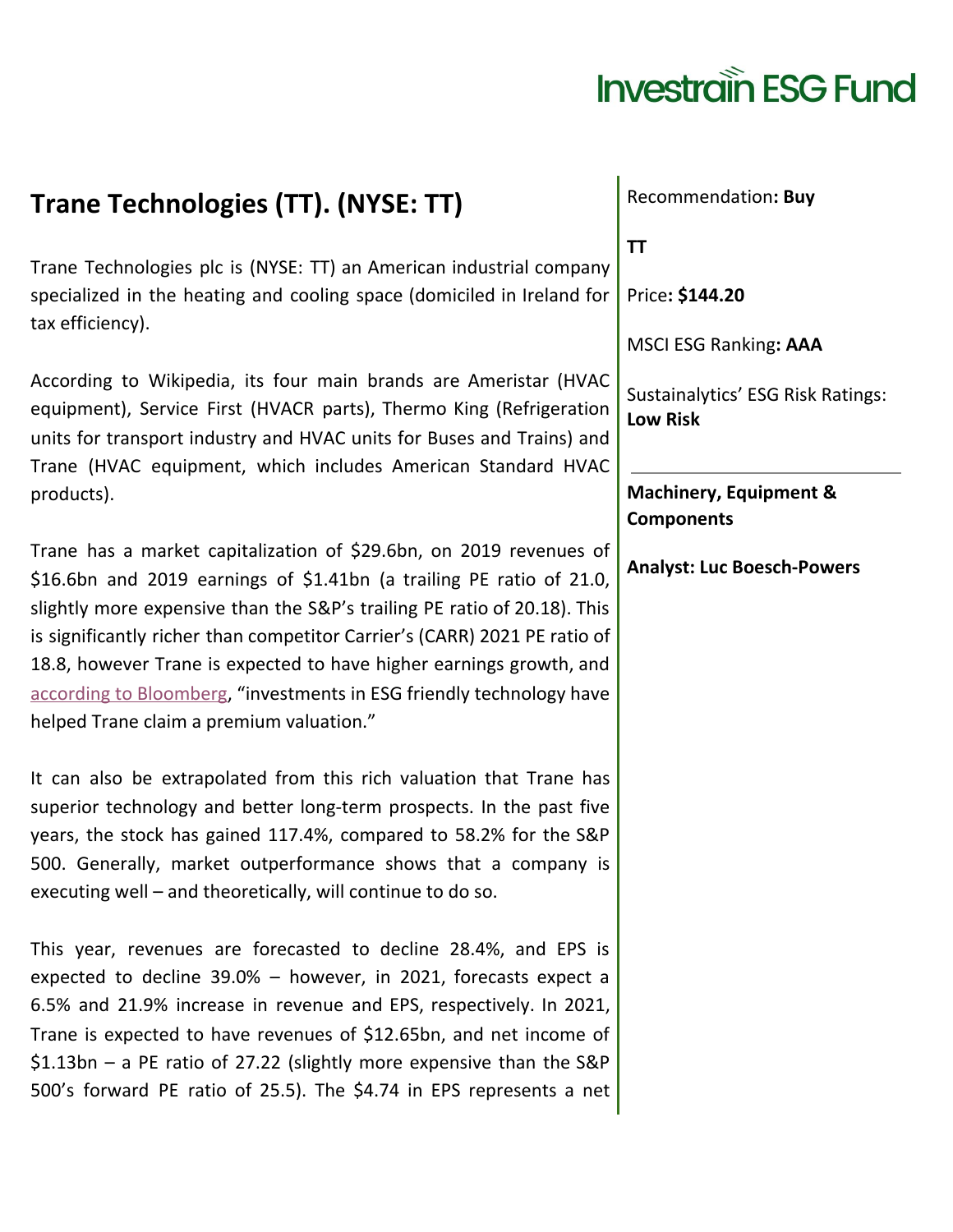income margin of 9%; in terms of free cash flow, the company is expected to bring in \$4.63 in free cash flow per share. The company has \$2.2bn in net long-term debt, which is very manageable when compared to the company's historical earnings power.





ESG-wise, the company receives a stellar AAA rating from MSCI, placing it in the top 10% of all companies in the building products industry. Competitors Carrier, Lennox and Daikin received ratings of A, A and AA, respectively. The company excels in labor management, and is average in corporate governance, carbon emissions, toxic emissions and waste, health and safety, and opportunities in clean tech. Trane is not a laggard in any of MSCI's ESG categories. The company receives 3.9 stars on Glassdoor; 82% of reviewers would recommend the company to a friend and 93% approve of the CEO, Michael Lamach. Finally, Trane was recently [l](https://www.bloomberg.com/opinion/articles/2020-10-26/trane-technologies-ceo-mike-lamach-built-a-company-made-for-a-pandemic)auded by [Bloomberg](https://www.bloomberg.com/opinion/articles/2020-10-26/trane-technologies-ceo-mike-lamach-built-a-company-made-for-a-pandemic) for its ESG prowess, and in 2019, [released](https://www.tranetechnologies.com/content/dam/cs-corporate/pdf/sustainability/annual/2019-ESG-Report.pdf) an 100+ page report that discussed its ESG goals. Most notably, by 2030 the company aims to decrease its customers' CO2 emissions by one gigaton.

Over the very long term, I believe air conditioning is an industry poised to keep succeeding. Going forward to 2030, [according](https://www.brookings.edu/blog/future-development/2018/09/27/a-global-tipping-point-half-the-world-is-now-middle-class-or-wealthier/) to [Brookings,](https://www.brookings.edu/blog/future-development/2018/09/27/a-global-tipping-point-half-the-world-is-now-middle-class-or-wealthier/) the world's middle class is expected to swell a whopping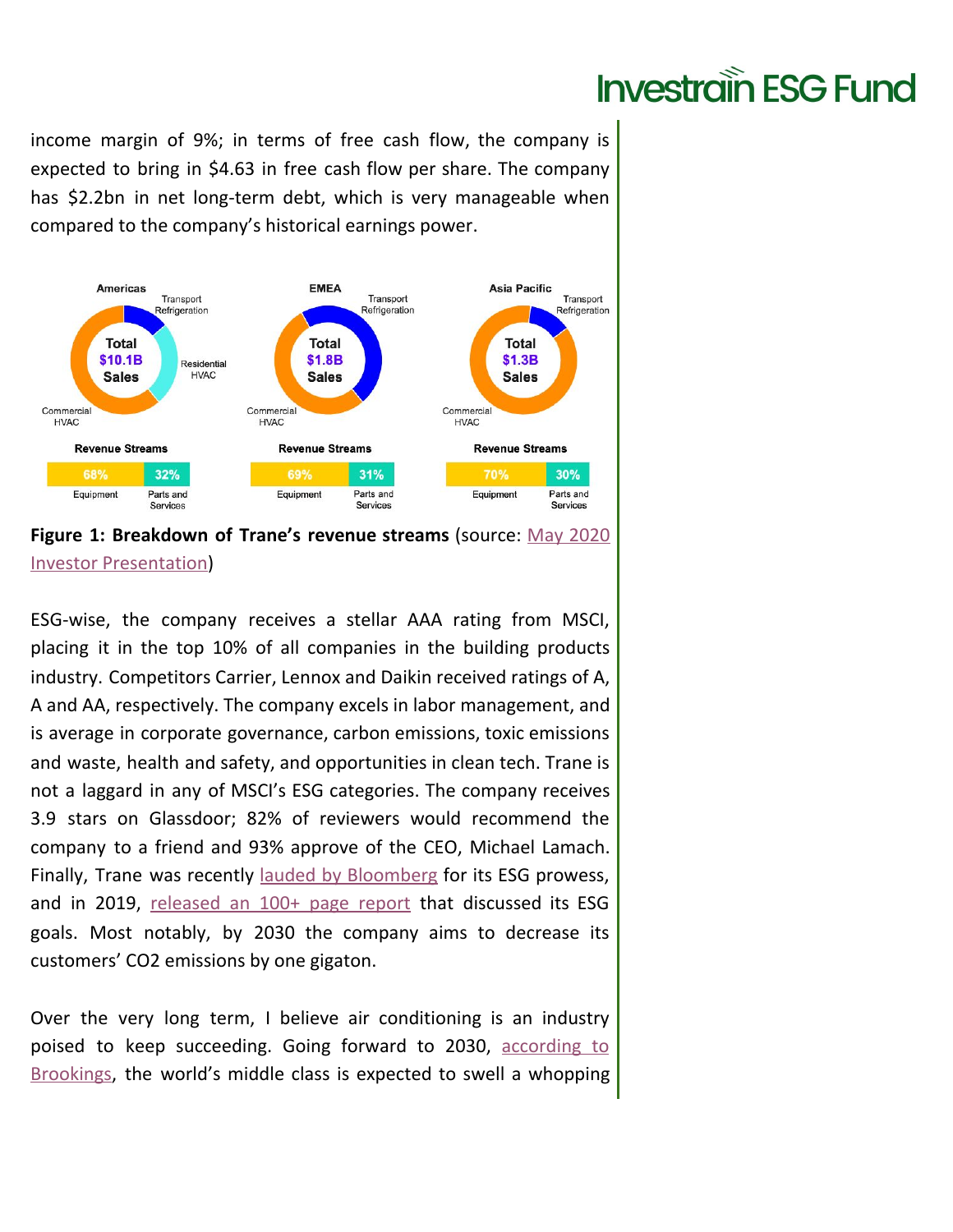47% – an increase of 1.7 billion people. Brookings defines "middle class" as people with "some discretionary income that can be used to buy consumer durables like motorcycles, refrigerators, or washing machines." This is a phenomenal opportunity for Trane not only because the new middle class will be buying HVAC equipment, but also due to the fact that these budding communities –in their new schools, government buildings and businesses– will also require these products as well. At the moment, Trane is only beginning to take advantage of this opportunity – only 31% of the company's revenues come from outside North America.

Second, it is very clear that the world's overall temperature is poised to increase significantly going forward. In the United States alone, according to Vox, by 2050 "the weather (and precipitation) in several Northern cities will look and feel a lot like how Southern cities do today." Moreover, while Vox concedes that these temperature increases might only be about 4-5 degrees Fahrenheit, they also said that weather events such as heatwaves will occur more frequently. Overall, air conditioning will represent an increasingly important role in peoples' lives.

In the near term, a Joe Biden presidency could act as a tailwind to Trane's already rapidly growing business. In an article on Seeking Alpha, Stephen Simpson, CFA writes that one of Joe Biden's plans "calls for an accelerated retrofit program to reduce energy consumption (HVAC-R accounts for about half of U.S. building electricity usage)." He also adds that "even if that plan doesn't happen, tenants are increasingly demanding green buildings to comply with their own ESG goals, leaving building owners with the choice of either upgrading or accepting lower rents."

Going forward, Argus Research forecasts that Trane will grow earnings at a 10% compounded rate in the next five years – slightly higher than the peer average of 9.5%. In recent years, Trane has delivered (for the